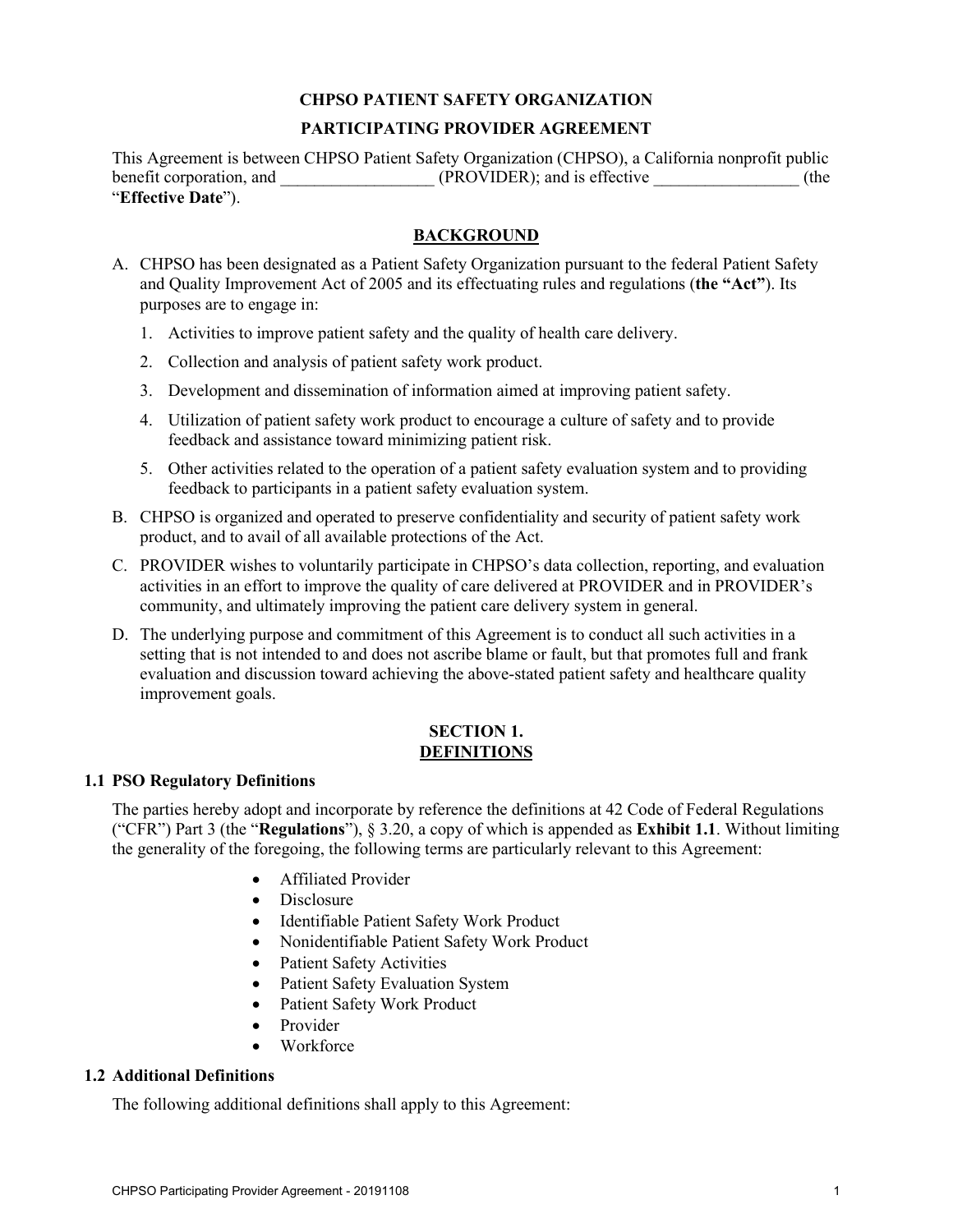- **Anonymized** as defined in the Preamble to the Regulations (at 73 Federal Register, p. 70778) and specified in 42CFR3.206(b)(4)(iv), data from which provider-related direct identifiers listed in 42CFR3.206(b)(4)(iv)(A) and patient direct identifiers pursuant to the HIPAA Privacy Rule's limited data set standard are removed.
- **Common Format** shall mean the agreed-upon format for collecting and submitting data. Except as otherwise agreed by the parties, the Common Format shall be that adopted, from time to time, by the Agency for Healthcare Research and Quality ("AHRQ").
- **De-Identified Data** are data that do not contain unique identifying codes, except for codes that have not been derived from or do not relate to information about the individual and that cannot be translated so as to identify the individual, as further described in the HIPAA Privacy Rule.
- **Functional Reporting** refers to an agreed-upon alternative means of "transferring" Patient Safety Work Product to CHPSO. A Functional Reporting arrangement may leave PSWP in the physical possession of PROVIDER, with CHPSO having a right of access to the PSWP as needed to process and analyze the information, as further described in the Preamble to the Regulations (at 73 Federal Register, pp. 70740-70741).
- **HIPAA** shall mean the Health Insurance Portability and Accountability Act of 1996.
- **HIPAA Privacy Rule** shall mean the HIPAA Privacy regulations at 45 CFR Subpart E.
- **Limited Data Set ("LDS")** is information stripped of only the direct identifiers listed at section 164.514(e) of the HIPAA Privacy Rule.
- **Protected Health Information or PHI** shall mean individually identifiable health information, as further described in the HIPAA Privacy Rule.

#### **SECTION 2. GENERAL OVERVIEW**

#### **2.1 Overview of CHPSO's Role**

CHPSO will develop a Patient Safety Evaluation System, in consultation with participating providers, including PROVIDER. CHPSO will develop specific data collection, monitoring, collaboration and evaluation activities, and offer them to participating providers. Each participating provider may select the level of participation it wishes to engage in.

#### **2.2 Overview of Participating Providers' Roles**

All participation is voluntary and nonexclusive. Participating providers will be offered the opportunity to collect and submit information to CHPSO, to participate in evaluations, and to receive the results of such activities. Decisions as to how to implement or integrate results in provider operations will be up to each participating provider. Participating providers may participate in other patient safety organizations.

#### **2.3 Overview of Privileges and Confidentiality**

These activities are structured to avail of the privileges and immunities afforded by the Act, as well as other applicable provisions of state and federal law, including but not limited to:

## a) **Privilege**

As provided by the Act, Patient Safety Work Product developed by PROVIDER and/or maintained by CHPSO is privileged and shall not be:

- (1) Subject to subpoena;
- (2) Subject to discovery;
- (3) Subject to Disclosure;
- (4) Admitted into evidence;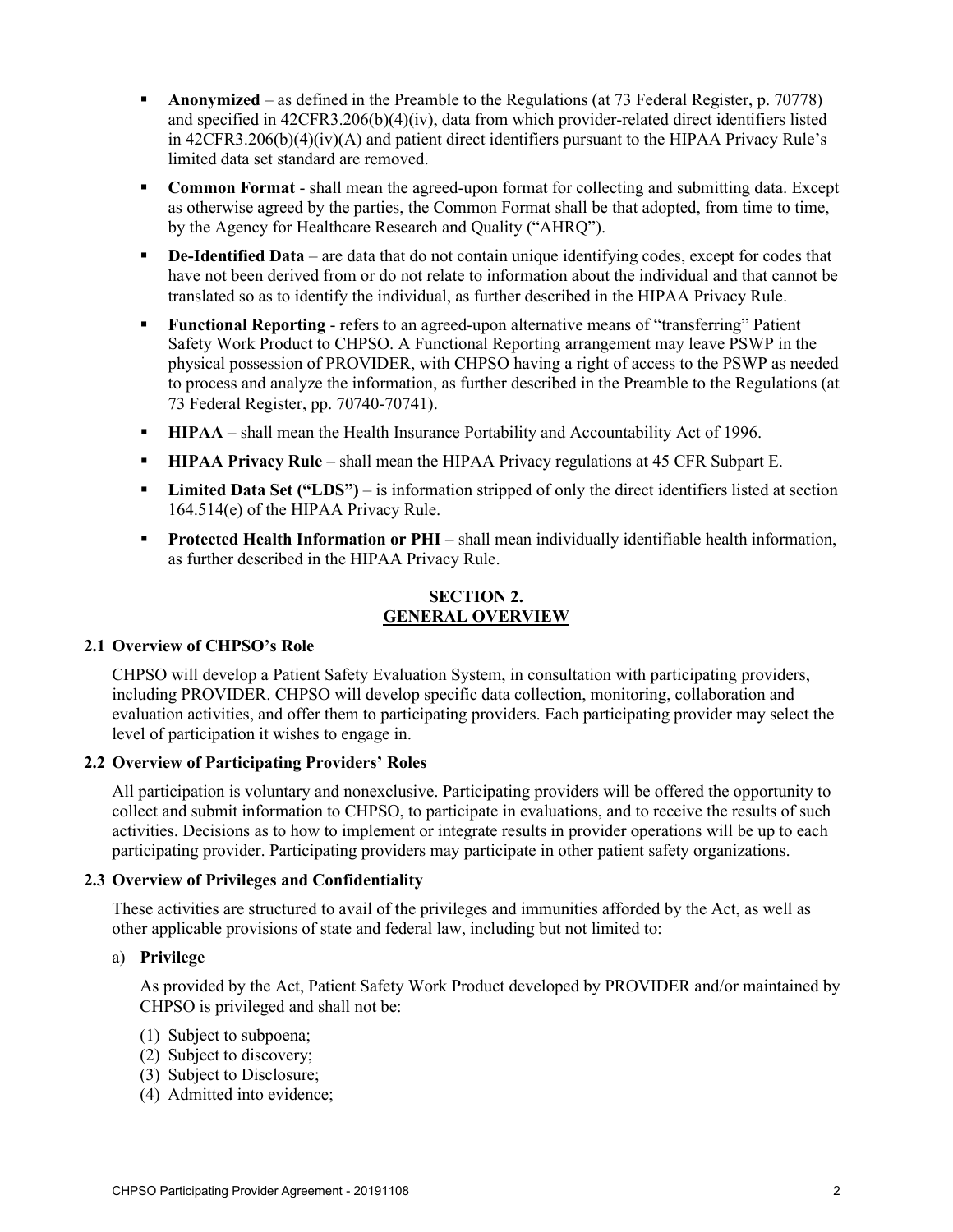— provided, however, such information may be subject to Disclosure in certain criminal proceedings (as described at  $\S 3.204(b)(1)$  of the Regulations), or to permit equitable relief (as described at  $\S$ 3.204(b)(2) of the Regulations), or pursuant to provider authorizations (as described at § 3.204(b)(3) of the Regulations), or of Nonidentifiable Patient Safety Work Product (as described at § 3.204(b)(4) of the Regulations).

#### b) **Confidentiality**

Patient Safety Work Product is confidential, and CHPSO shall not disclose it, except as may be required or permitted by law pursuant to  $\S 3.206(b)$  of the Regulations.

# **2.4 Functional Reporting**

Upon mutual agreement as to the procedures and form thereof, PROVIDER may engage in Functional Reporting, which agreement shall be placed in writing and appended to this Agreement.

## **SECTION 3. CHPSO RESPONSIBILITIES**

## **3.1 Orientation**

CHPSO will conduct orientation and routine training, as necessary, to facilitate PROVIDER's understanding of and effective participation in CHPSO's Patient Safety Evaluation System and Patient Safety Activities.

#### **3.2 Common Format**

CHPSO will provide a Common Format for the collection and reporting of key information. At the outset of the Agreement, the Common Format will be the AHRQ Common Format**.** CHPSO may implement changes to the Common Format from time to time, as a result of changes in the AHRQ Common Format or as a result of other modifications developed in consultation with participating providers.

#### **3.3 Patient Safety Evaluation System**

CHPSO shall establish a CHPSO Patient Safety Evaluation System for the collection, management, and analysis of information received from and/or reported to participating providers, including PROVIDER.

#### **3.4 Patient Safety Work Product ("PSWP")**

- a) CHPSO will collect and maintain reported information as Patient Safety Work Product. CHPSO shall maintain the confidentiality of Patient Safety Work Product. Without limiting the generality of the foregoing, CHPSO and PROVIDER shall, concurrently with the execution of this Agreement, enter into a Business Associate Addendum, attached as **Exhibit 3.4**, and shall maintain the confidentiality of PHI in accordance with all applicable laws pertaining to confidentiality of PHI and patient medical record information.
- b) Patient Safety Work Product reports that are circulated to other participating providers, PSOs, or are otherwise publicized will use Anonymized data, except as otherwise agreed, in writing, by PROVIDER. Use of patient identifiers in the reports will comply with the Anonymized data requirements or the terms of the Business Associate Addendum, whichever are more restrictive.
- c) As required by law and in accordance with the terms of the Business Associate Addendum, CHPSO will promptly notify PROVIDER of any breaches in confidentiality or security, and will take immediate remedial measures as appropriate to effectively address the breach.

#### **3.5 Patient Safety Activities**

CHPSO will assemble a knowledgeable Workforce, and in collaboration with its Workforce (which may consist of employees, volunteers, representatives of participating providers and other individuals as appropriate to the involved Patient Safety Activity), other Patient Safety Organizations and contractors, will develop and conduct Patient Safety Activities, including but not limited to data collection,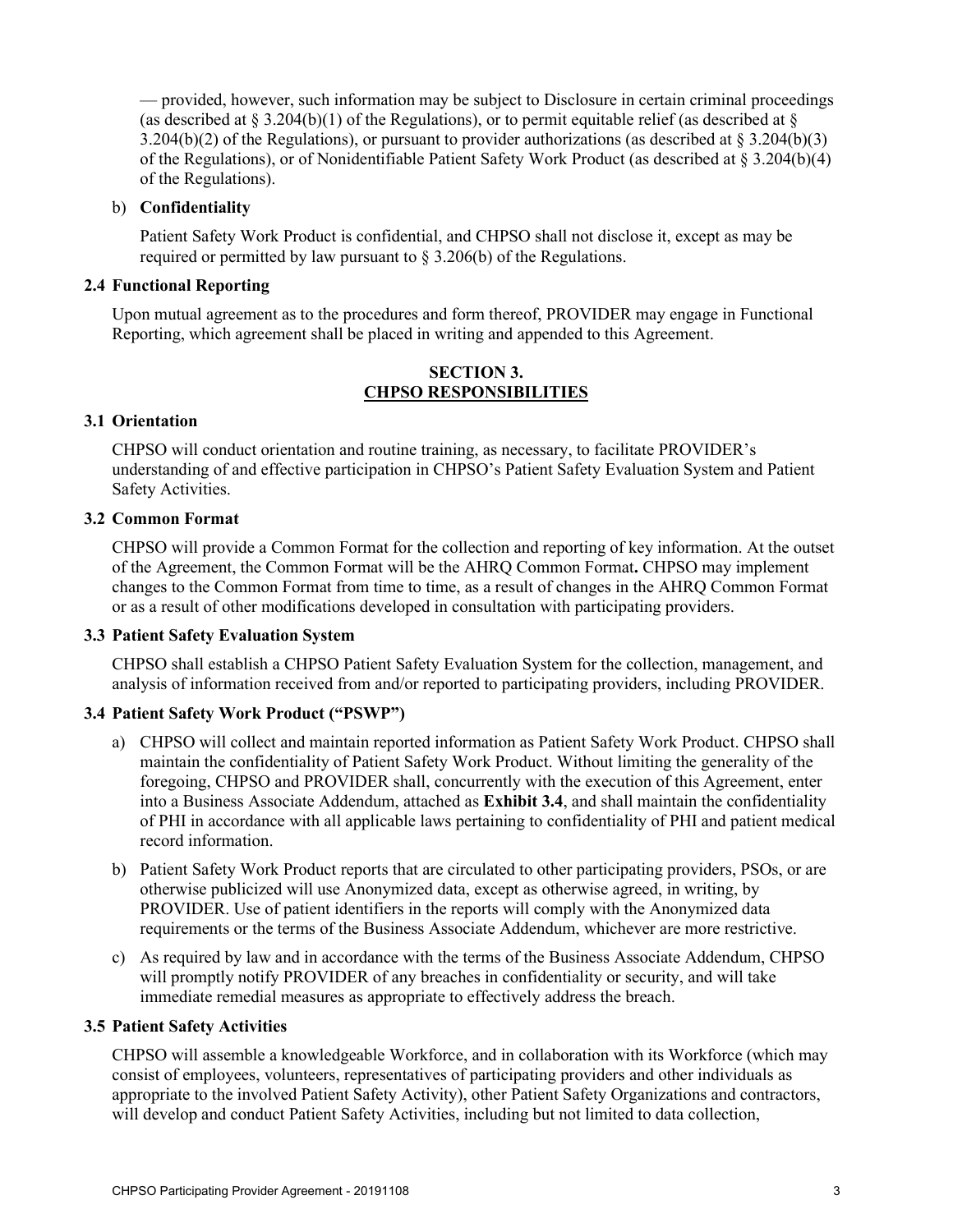appropriate studies, evaluative activities, reports, and recommendations, including, where feasible, "best practices" recommendations; and will offer the results to participating providers, including PROVIDER, as appropriate to its level(s) of participation.

#### **SECTION 4. PROVIDER RESPONSIBILITIES**

#### **4.1 Patient Safety Evaluation System**

PROVIDER (including all facilities listed in **Exhibit 4.1**) will develop a Provider Patient Safety Evaluation System for collecting, maintaining and managing information, including but not limited to Patient Safety Work Product reported to and PROVIDER's interactions with CHPSO. PROVIDER must document the date PROVIDER's Patient Safety Work Product enters its Patient Safety Evaluation System.

## **4.2 Appointment of PROVIDER/PSO Liaison Representative**

PROVIDER will appoint a primary and a secondary PROVIDER/PSO Liaison Representative ("Representative") who will be the point of contact with respect to PROVIDER's Patient Safety Activities. The Representative may designate other individuals to interact with respect to particular Patient Safety Activities, and when doing so should indicate any special instructions regarding confidentiality, authority, necessity to keep the Representative informed, and the like. At the outset of this Agreement, PROVIDER's primary Representative is example to the secondary secondary Representative is PROVIDER may change the primary and/or secondary Representative at any time, by giving written notice to CHPSO.

#### **4.3 Reporting**

- a) PROVIDER will use its best efforts to promptly provide data and information that are timely, accurate and complete with respect to the reported matters. Reported information will clearly delineate that information which is Patient Safety Work Product and that which is not Patient Safety Work Product. In this latter regard, PROVIDER acknowledges and understands that:
	- (i) Information that is collected, maintained or developed separately, or exists separately, from PROVIDER's Patient Safety Evaluation System is **not** Patient Safety Work Product.
	- (ii) However, with respect to PSWP assembled or developed for reporting to CHPSO, up and until such time that the information has been reported to CHPSO, PROVIDER may reclassify information as being or not being Patient Safety Work Product. Once PSWP has been reported to CHPSO, it is not possible to reclassify the information.
- b) PROVIDER will cooperate, as appropriate, with reasonable follow-up requests from CHPSO for information and/or clarification regarding reported information.
- c) PROVIDER will notify CHPSO of intent to engage in Functional Reporting, determine the process for such reporting, and provide CHPSO with an agreement to be appended to this Agreement.
- d) CHPSO recommends that the PROVIDER submit all event fields collected within the PROVIDER event reporting system. However, the following fields should be submitted in order for patient safety events to be included in event analysis conducted by CHPSO:
	- (1) Event Number
	- (2) Event Type
	- (3) Date Event Occurred
	- (4) Event Severity (Incident or Near Miss)
	- (5) Event Description/Comments
	- (6) Age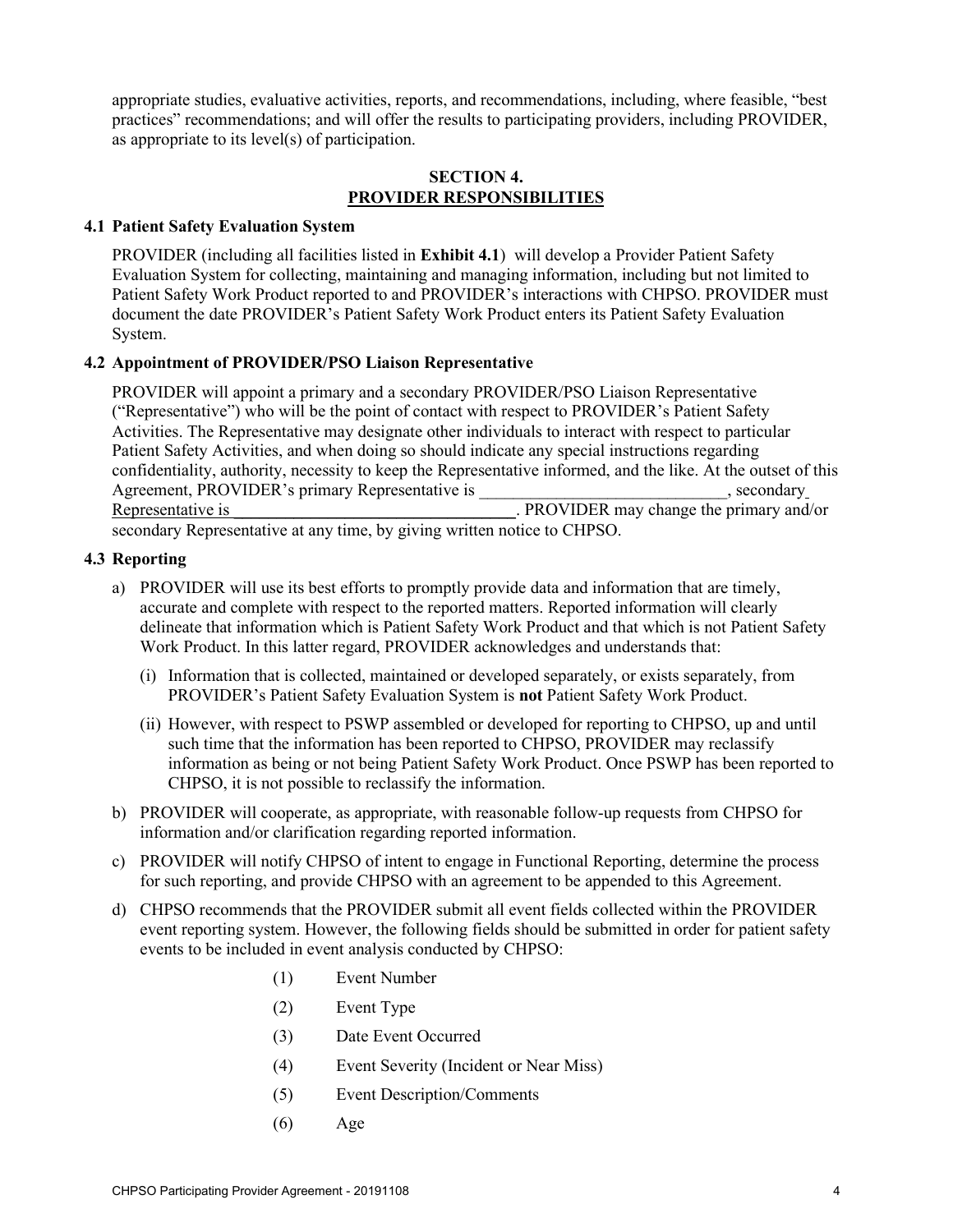- (7) Gender
- (8) Harm Level

## **4.4 Use and Protection of PSWP**

- a) PROVIDER shall maintain the confidentiality of PROVIDER's PSWP, and shall not disclose PSWP, except as otherwise permitted by the Act.
- b) PROVIDER may use PROVIDER's PSWP internally and Disclose to Affiliated Providers in furtherance of Patient Safety Activities. PROVIDER shall be solely responsible for appropriately managing its internal uses of PSWP as necessary to maintain applicable protections of the Act. PROVIDER understands and agrees that it may not use PSWP to fulfill external reporting, regulatory, or accreditation obligations. To the extent events or circumstances that are designated as PSWP also require external reporting or communications, PROVIDER shall develop such systems as necessary to maintain the integrity of PSWP.
- c) Except as otherwise permitted by the Act or the Regulations, PROVIDER will not Disclose other providers' PSWP, nor use it in any manner other than Patient Safety Activities conducted as part of PROVIDER's or CHPSO's Patient Safety Evaluation System.
- d) Grant CHPSO the royalty-free, perpetual, irrevocable, worldwide, non-exclusive right and license to use, reproduce, modify, adapt, publish, create derivative works from, distribute, and display all nonidentifiable PSWP, received from the PROVIDER.

#### **4.5 Implementation of CHPSO Recommendations**

PROVIDER shall be solely responsible for its own decision-making with respect to participating in CHPSO Patient Safety Activities, including but not limited to assessing the merits of and determining whether and how to implement the results and recommendations emanating from CHPSO Patient Safety Activities.

#### **4.6 Independent Medical Judgment**

PROVIDER acknowledges that CHPSO is not intended and shall not be assumed to indicate any particular course of action with regard to the diagnosis or treatment of a medical condition. Any PSWP available via CHPSO is not a substitute for the professional judgment of clinical professionals in diagnosing and treating patients. Clinical professionals are responsible for determining the permissible and advisable uses of the PSWP in accordance with applicable laws and institutional rules. CHPSO shall not be deemed under any circumstance to be giving medical advice or providing medical or diagnostic services through CHPSO or the services provided hereunder. PROVIDER's clinical professionals are and remain solely responsible for making all medical, diagnostic or prescription decisions PROVIDER is solely responsible for complying with all laws, regulations, professional rules and licensing requirements applicable to its delivery of healthcare services.

#### **4.7 Notification of other Patient Safety Organization Participation**

In the event PROVIDER participates in and reports the same PSWP to other patient safety organizations, PROVIDER will notify CHPSO and use best efforts to communicate and cooperate with all PSO recipients of PROVIDER's PSWP, so they may take measures to avoid duplication of data that may be aggregated by cooperating PSOs.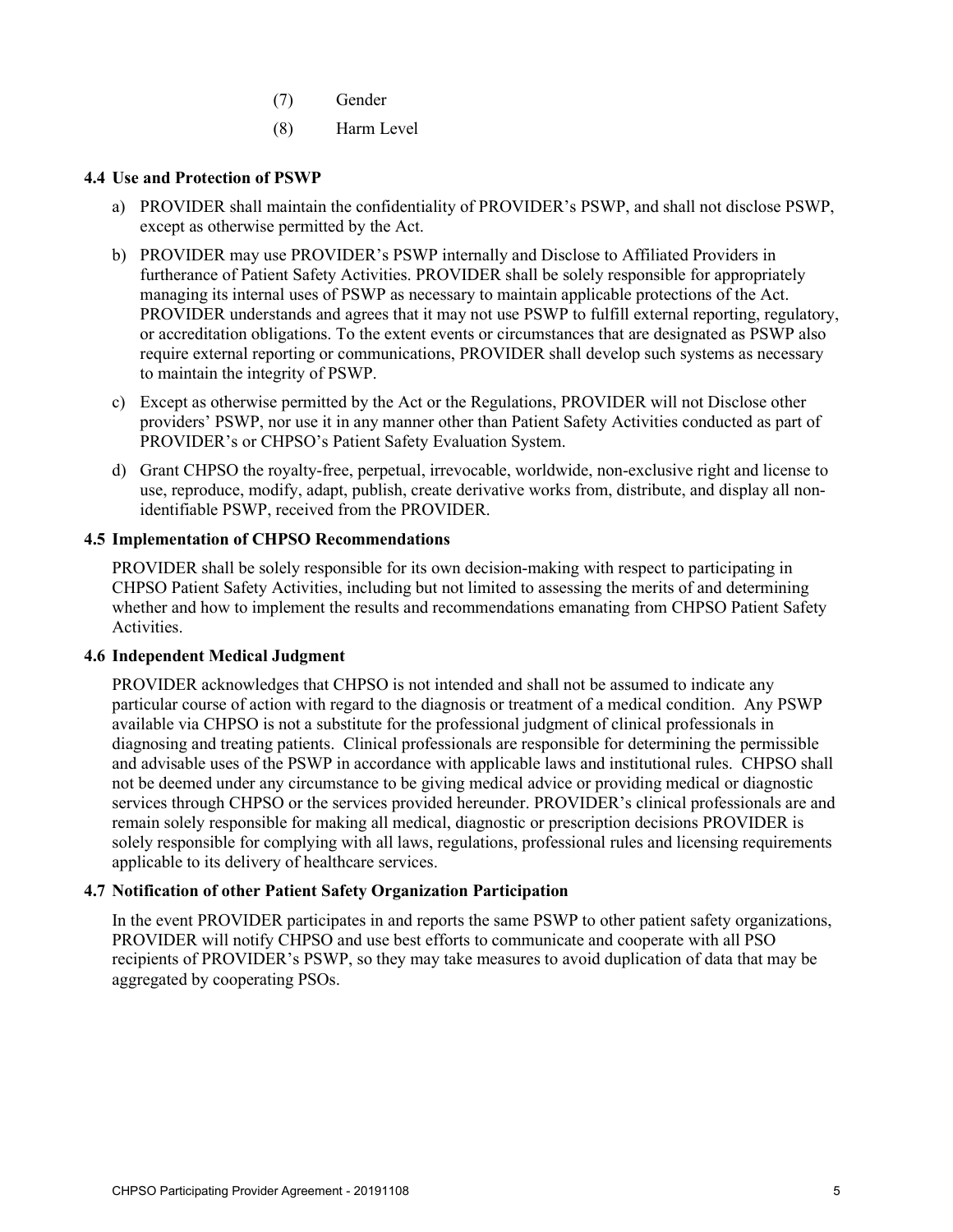# **SECTION 5. RESPONDING TO REQUESTS/DEMANDS FOR INFORMATION**

#### **5.1 CHPSO's Obligations**

- a) In the event CHPSO receives a request, subpoena, or other attempt of an outside party or agency to access confidential PSWP provided by PROVIDER, CHPSO will assert all applicable privileges, and will promptly notify PROVIDER.
- b) In the event there is an applicable exception or Disclosure permission as defined in section 2.3(a) that would require CHPSO to provide access to PROVIDER's confidential PSWP, CHPSO will promptly notify PROVIDER.
- c) CHPSO will cooperate and coordinate with PROVIDER as described in Section 5.2.

# **5.2 PROVIDER's Obligations**

- a) In cases where PROVIDER's PSWP is sought by litigants in cases where PROVIDER (or its staff) is/are parties, PROVIDER (or its staff) maintains primary responsibility for defending against attempts to access PROVIDER's PSWP. CHPSO and its counsel will cooperate as necessary to protect PROVIDER's PSWP.
- b) In cases where PROVIDER's PSWP is sought by agencies investigating PROVIDER or its staff, PROVIDER (or its staff) maintains primary responsibility for defending against attempts to access PROVIDER's PSWP. CHPSO and its counsel will use reasonable efforts to cooperate as necessary to protect PROVIDER's PSWP.
- c) In cases where PROVIDER's PSWP is sought by other litigants or interested parties, the parties shall meet and confer as to the appropriate allocation of responsibility and response.

## **SECTION 6. INSURANCE AND INDEMNIFICATION**

#### **6.1 Insurance**

- a) CHPSO shall maintain the following minimum levels of insurance:
	- General liability \$2,000,000 per occurrence \$4,000,000 aggregate
	- Professional liability \$2,000,000 per occurrence \$2,000,000 aggregate
	- D&O \$3,000,000 per occurrence \$3,000,000 aggregate
	- Cyber liability \$2,000,000 per occurrence \$2,000,000 aggregate
- b) PROVIDER shall maintain the following minimum levels of insurance or programs of self-insurance:
	- General liability \$2,000,000 per occurrence \$4,000,000 aggregate
	- Professional liability \$2,000,000 per occurrence \$2,000,000 aggregate
	- D&O \$3,000,000 per occurrence \$3,000,000 aggregate
	- Cyber liability \$2,000,000 per occurrence \$2,000,000 aggregate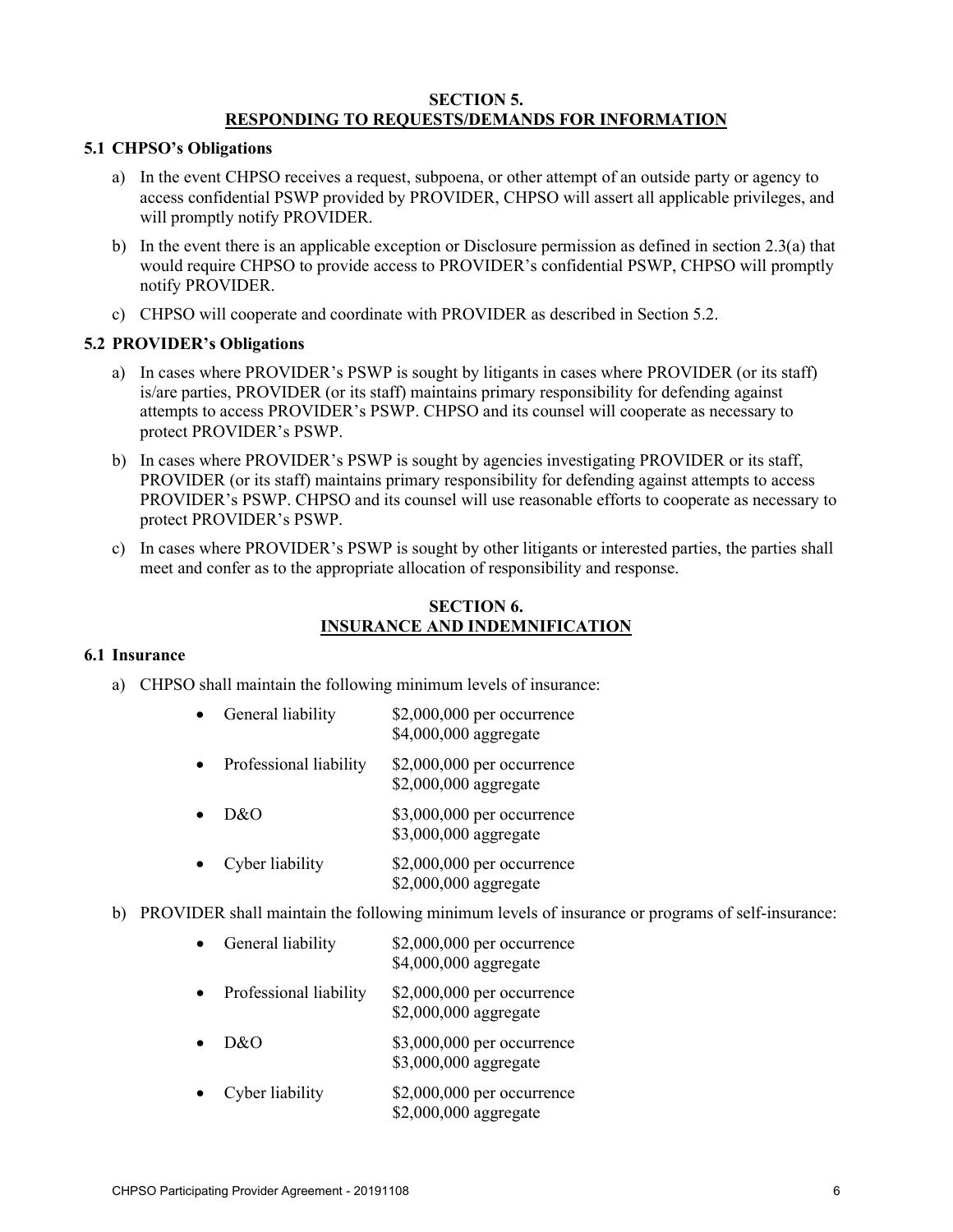#### **6.2 Indemnification**

- a) Nothing in this Agreement is intended, nor shall it be construed to create any responsibility on the part of PROVIDER for any liability, including but not limited to claims for damages, loss, cost or expense arising out of the gross negligence or intentional acts or omissions of CHPSO or its officers, directors, employees, Workforce members, or agents. Subject to the provisions of **Section 6.2(c)**, below, CHPSO shall defend, indemnify, and hold harmless PROVIDER, its officers, directors, employees, Workforce members and agents from and against any and all claims, demands, liabilities, losses, damages, costs, and expenses, including reasonable attorneys' fees, resulting in any manner, directly or indirectly, from any of the foregoing circumstances.
- b) Nothing in this Agreement is intended, nor shall it be construed to create any responsibility on the part of CHPSO for any liability, including but not limited to claims for damages, loss, cost or expense arising out of the gross negligence or intentional acts or omissions of PROVIDER or its officers, directors, employees, staff members, independent contractors, or agents. Subject to the provisions of **Section 6.2(c)**, below, PROVIDER shall defend, indemnify, and hold harmless CHPSO, its officers, directors, employees, Workforce members and agents from and against any and all claims, demands, liabilities, losses, damages, costs and expenses, including reasonable attorneys' fees, resulting in any manner, directly or indirectly, from any of the foregoing circumstances.
- c) The provisions of **Sections 6.2(a)** and **6.2(b)** are intended to apply only to claims and liabilities that are not covered by or that exceed the policy limits of applicable insurance coverage and for which liability has not been otherwise allocated by agreement of the parties. This **Section 6.2** does not apply if the effect of such provision would be to negate insurance coverage that would otherwise be available but for these contractual indemnity provisions. Nothing contained in this **Section 6.2** is intended or should be construed to: (i) create any liability to or right of recovery or subrogation on the part of any insurance carrier or any other third party against either of the parties; or (ii) affect the allocation of responsibilities among insurance carriers or other persons who may have responsibility for satisfaction of all or any part of any claim made against either party.

# **SECTION 7. TERM AND TERMINATION**

#### **7.1 Without Cause**

This Agreement may be terminated without cause upon 90 days written notice.

#### **7.2 With Cause**

This Agreement may be terminated immediately or on shortened notice, for cause, as next provided.

- a) In the event CHPSO is decertified as a Patient Safety Organization, termination shall be effective as of the date of CHPSO's termination as a PSO.
- b) In the event of either party's material breach of this Agreement, the nonbreaching party shall give written notice of breach, and the breaching party shall have 30 days to cure and communicate, in writing, its cure to the nonbreaching party. Failure to cure or communicate cure within this timeframe shall be grounds for immediate termination.

#### **SECTION 8. MISCELLANEOUS**

# **8.1 Fees**

Members of the California Hospital Association (CHA) may join at no charge. Non CHA Members/out of state facilities may contact CHPSO for custom pricing.

#### **8.2 No Third Party Beneficiaries**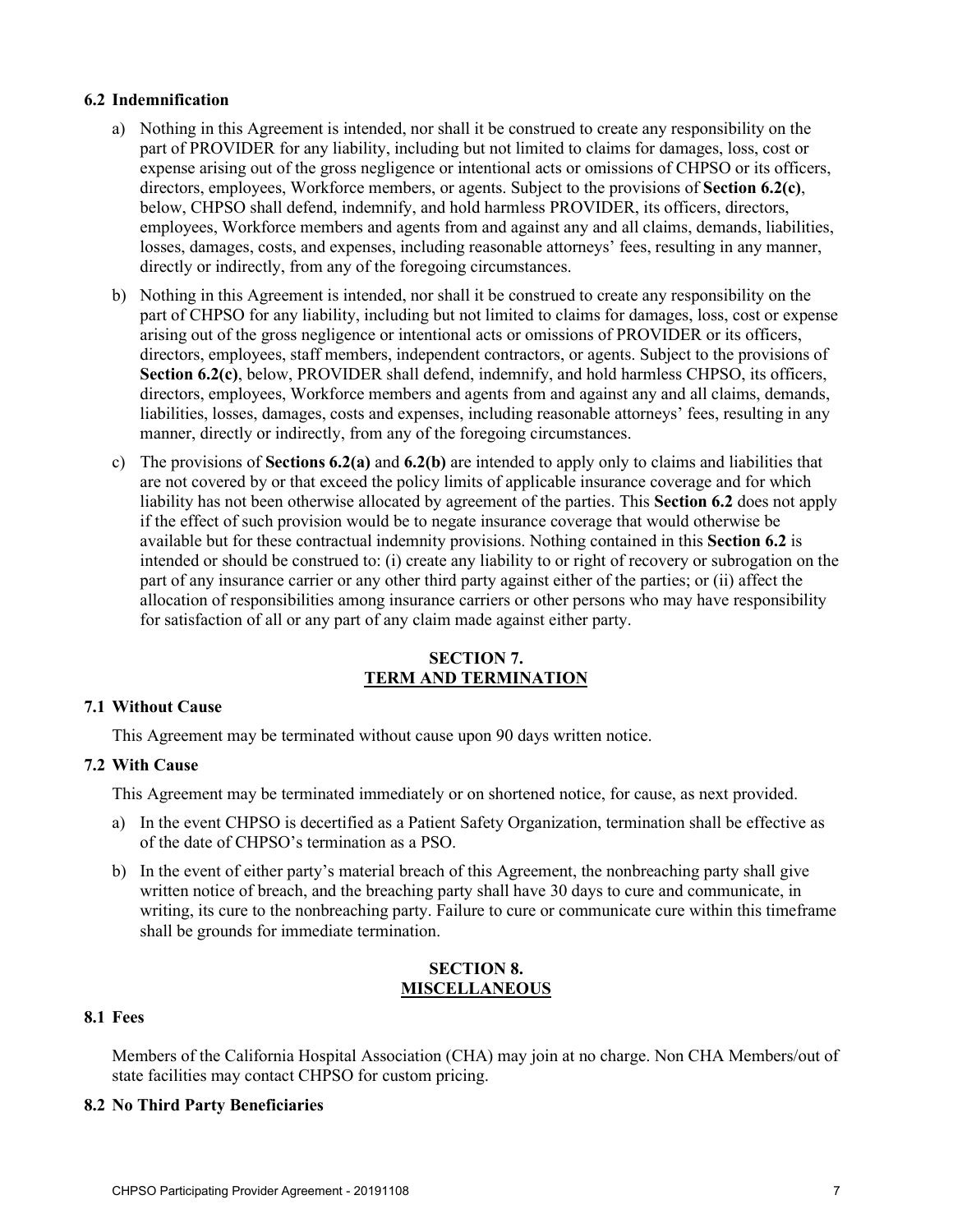Nothing in this Agreement is intended, nor shall it be construed to create rights running to the benefit of third parties.

# **8.3 Notices**

All notices required by this Agreement shall be in writing, and shall be deemed effective when personally delivered, when mailed by certified or registered mail return receipt requested, or when deposited with a comparably reliable postal delivery service (such as Federal Express), addressed to the other party as follows:

| To CHPSO:                                                        | To PROVIDER: |
|------------------------------------------------------------------|--------------|
| <b>CHPSO</b><br>1215 K Street, Suite 800<br>Sacramento, CA 95814 |              |
| Attn: PSO Authorized Official                                    |              |

# **8.4 Force Majeure**

Neither party shall be liable nor deemed to be in default for any delay or failure in performance under this Agreement, or any interruption of service or employment deemed resulting, directly or indirectly, from acts of God, civil or military authority, acts of public enemy, war, accidents, fires, explosions, earthquakes, floods, failure of transportation, machinery or supplies, vandalism, strikes, or other work interruptions beyond the reasonable control of either party, including but not limited to interruptions caused by communications failures.

# **8.5 Exhibits**

All referenced exhibits are deemed attached to this Agreement and incorporated herein by this reference.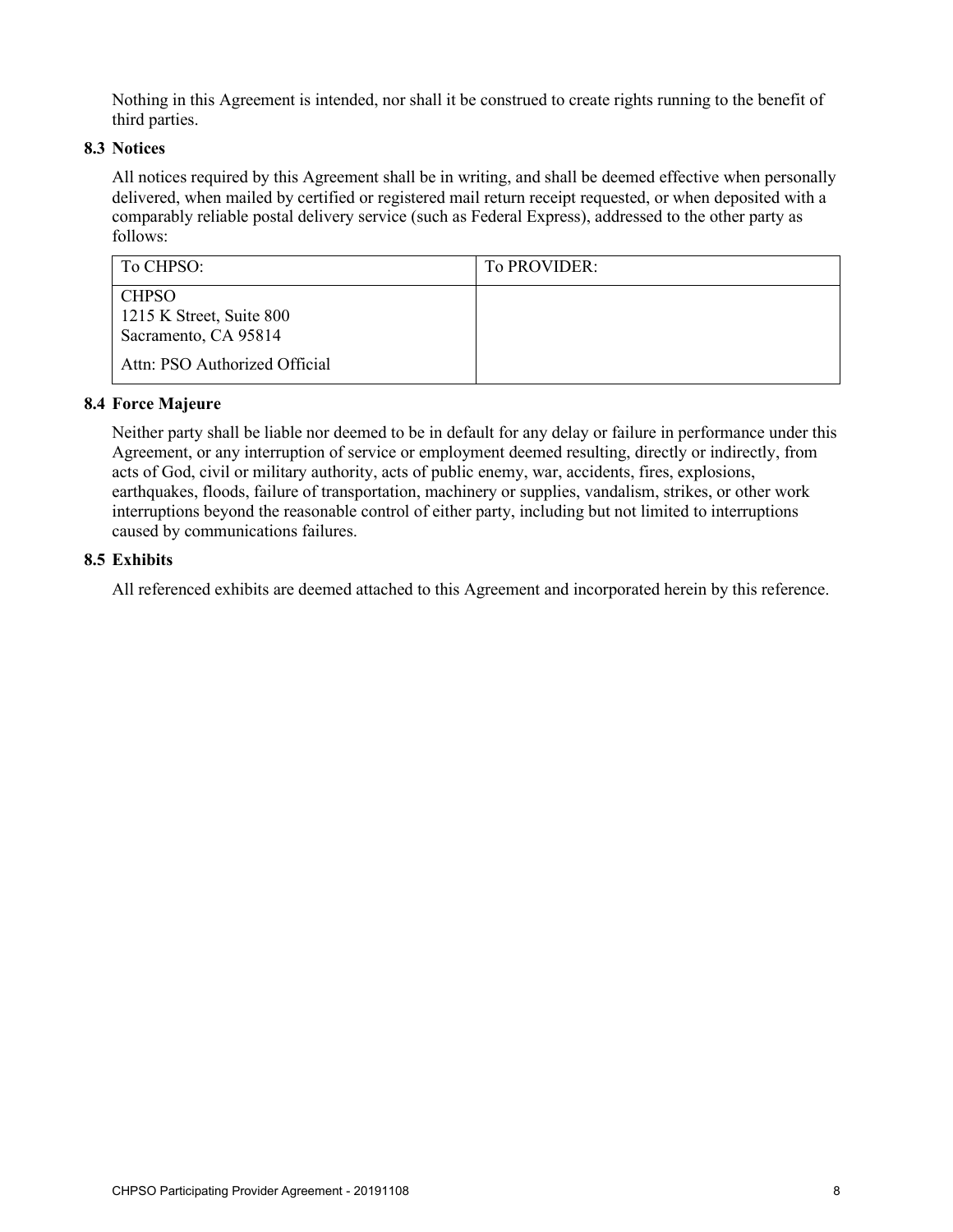#### **8.6 Entire Agreement, Modification**

This Agreement contains the entire agreement of the parties relating to this subject matter. The Agreement may only be modified in writing, signed by both parties, effective on the date set forth in such writing.

| <b>PROVIDER</b>                                                                                                                | <b>CHPSO</b>                                         |
|--------------------------------------------------------------------------------------------------------------------------------|------------------------------------------------------|
| $\mathbf{By:}\_\_\_\_\$                                                                                                        | By: $\qquad \qquad$<br>Robert Imhoff, President, HQI |
|                                                                                                                                |                                                      |
| Title:<br><u> 1989 - Johann Stein, mars an deutscher Stein und der Stein und der Stein und der Stein und der Stein und der</u> |                                                      |
| Date:                                                                                                                          | Date                                                 |

# **EXHIBIT LIST**

- **1.1 Definitions Section of PSA Regulations**
- **3.4 Business Associate Addendum**
- **4.1 Participating Healthcare Provider List**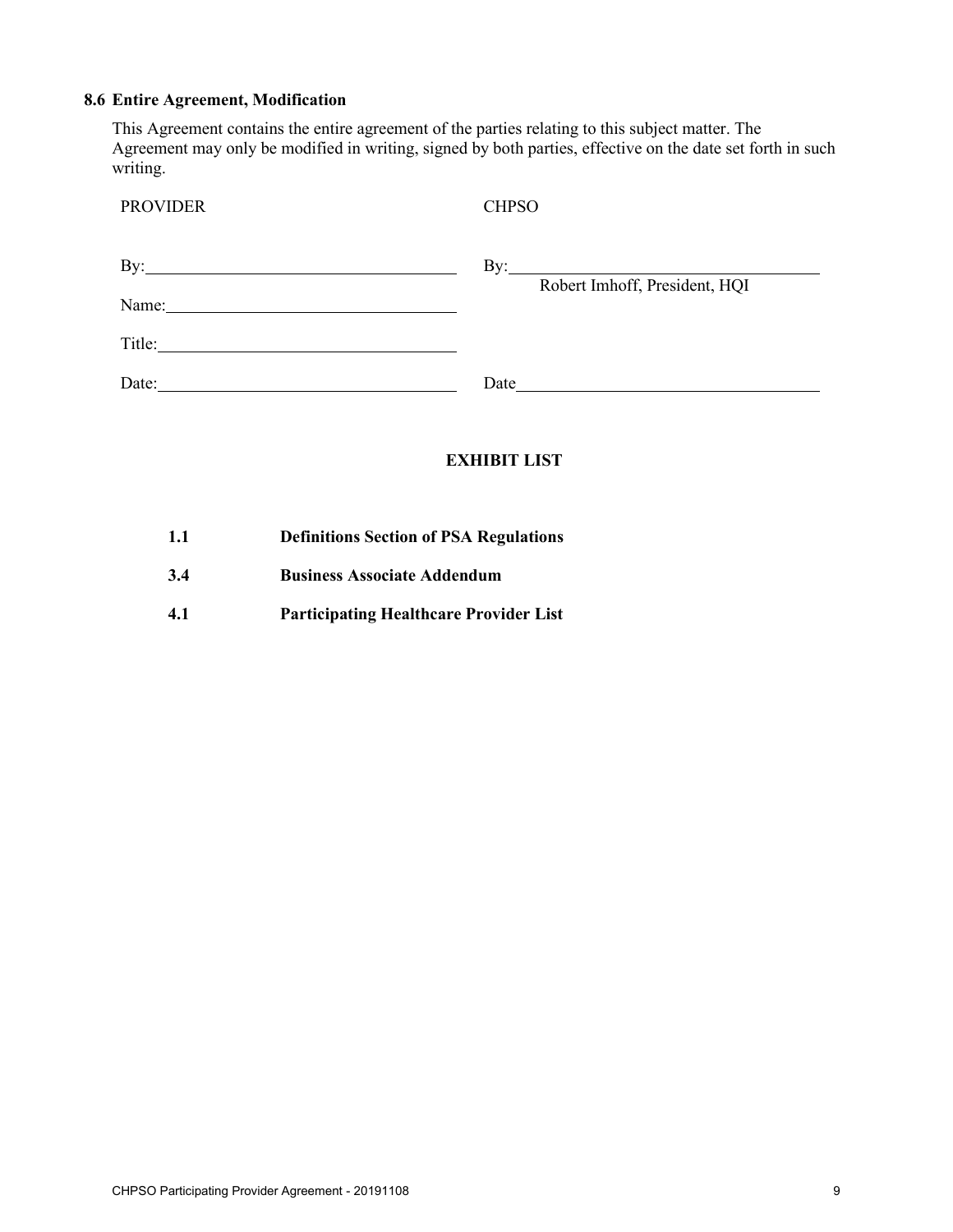#### **Patient Safety Act Definitions**

ALJ stands for an Administrative Law Judge of HHS.

Board means the members of the HHS Departmental Appeals Board, in the Office of the Secretary, which issues decisions in panels of three.

Bona fide contract means:

(1) A written contract between a provider and a PSO that is executed in good faith by officials authorized to execute such contract; or

(2) A written agreement (such as a memorandum of understanding or equivalent recording of mutual commitments) between a Federal, State, local, or Tribal provider and a Federal, State, local, or Tribal PSO that is executed in good faith by officials authorized to execute such agreement.

Complainant means a person who files a complaint with the Secretary pursuant to § 3.306.

Component organization means an entity that:

(1) Is a unit or division of a legal entity (including a corporation, partnership, or a Federal, State, local or

Tribal agency or organization); or (2) Is owned, managed, or controlled by one or more legally separate parent organizations.

Component PSO means a PSO listed by the Secretary that is a component organization.

.<br>Confidentiality provisions means for purposes of Subparts C and D, any requirement or prohibition concerning confidentiality established by sections<br>921 and 922(b)–(d), (g) and (i) of the<br>Public Health Service Act, 42 U.S.C. 299b-21, 299b-22(b)-(d), (g) and (i) and the provisions, at §§ 3.206 and 3.208, that implement the statutory prohibition on disclosure of identifiable patient safety work product.

Disclosure means the release, transfer, provision of access to, or divulging in any other manner of patient safety work product by:<br>(1) An entity or natural person

holding the patient safety work product to another legally separate entity or natural person, other than a workforce member of, or a health care provider holding privileges with, the entity holding the patient safety work product; **OF** 

(2) A component PSO to another entity or natural person outside the component PSO and within the legal entity of which the component PSO is a part.<br>Entity means any organization or

organizational unit, regardless of whether the organization is public, private, for-profit, or not-for-profit.

Group health plan means an employee welfare benefit plan (as defined in section 3(1) of the Employee Retirement Income Security Act of 1974 (ERISA)) to the extent that the plan provides medical care (as defined in paragraph (2) of section 2791(a) of the<br>Public Health Service Act, including items and services paid for as medical care) to employees or their dependents (as defined under the terms of the plan) directly or through insurance, reimbursement, or otherwise.

Health insurance issuer means an insurance company, insurance service, or insurance organization (including a health maintenance organization, as defined in 42 U.S.C. 300gg-91(b)(3)) which is licensed to engage in the business of insurance in a State and which is subject to State law which regulates insurance (within the meaning of 29 U.S.C. 1144(b)(2)). This term does not include a group health plan.

Health maintenance organization means:

(1) A Federally qualified health maintenance organization (HMO) (as defined in 42 U.S.C. 300e(a));

(2) An organization recognized under State law as a health maintenance

organization; or<br>(3) A similar organization regulated under State law for solvency in the same manner and to the same extent as such a health maintenance organization.

HHS stands for the United States Department of Health and Human Services.

HIPAA Privacy Rule means the regulations promulgated under section 264(c) of the Health Insurance Portability and Accountability Act of 1996 (HIPAA), at 45 CFR part 160 and Subparts A and E of Part 164.

Identifiable patient safety work product means patient safety work .<br>product that:

(1) Is presented in a form and manner that allows the identification of any provider that is a subject of the work product, or any providers that participate in, or are responsible for, activities that are a subject of the work product;

(2) Constitutes individually identifiable health information as that term is defined in the HIPAA Privacy Rule at 45 CFR 160.103; or

(3) Is presented in a form and manner that allows the identification of an individual who in good faith reported information directly to a PSO or to a provider with the intention of having the information reported to a PSO ("reporter").

Nonidentifiable patient safety work product means patient safety work product that is not identifiable patient safety work product in accordance with the nonidentification standards set forth at § 3.212.

#### **Subpart A-General Provisions**

§3.10 Purpose.

The purpose of this Part is to implement the Patient Safety and Quality Improvement Act of 2005 (Pub. L. 109-41), which amended Title IX of the Public Health Service Act (42 U.S.C. 299 et seq.) by adding sections 921 through 926, 42 U.S.C. 299b-21 through  $299b - 26.$ 

#### §3.20 Definitions.

As used in this Part, the terms listed alphabetically below have the meanings set forth as follows:

Affiliated provider means, with respect to a provider, a legally separate provider that is the parent organization of the provider, is under common ownership, management, or control with the provider, or is owned, managed, or controlled by the provider.

AHRQ stands for the Agency for Healthcare Research and Quality in HHS.